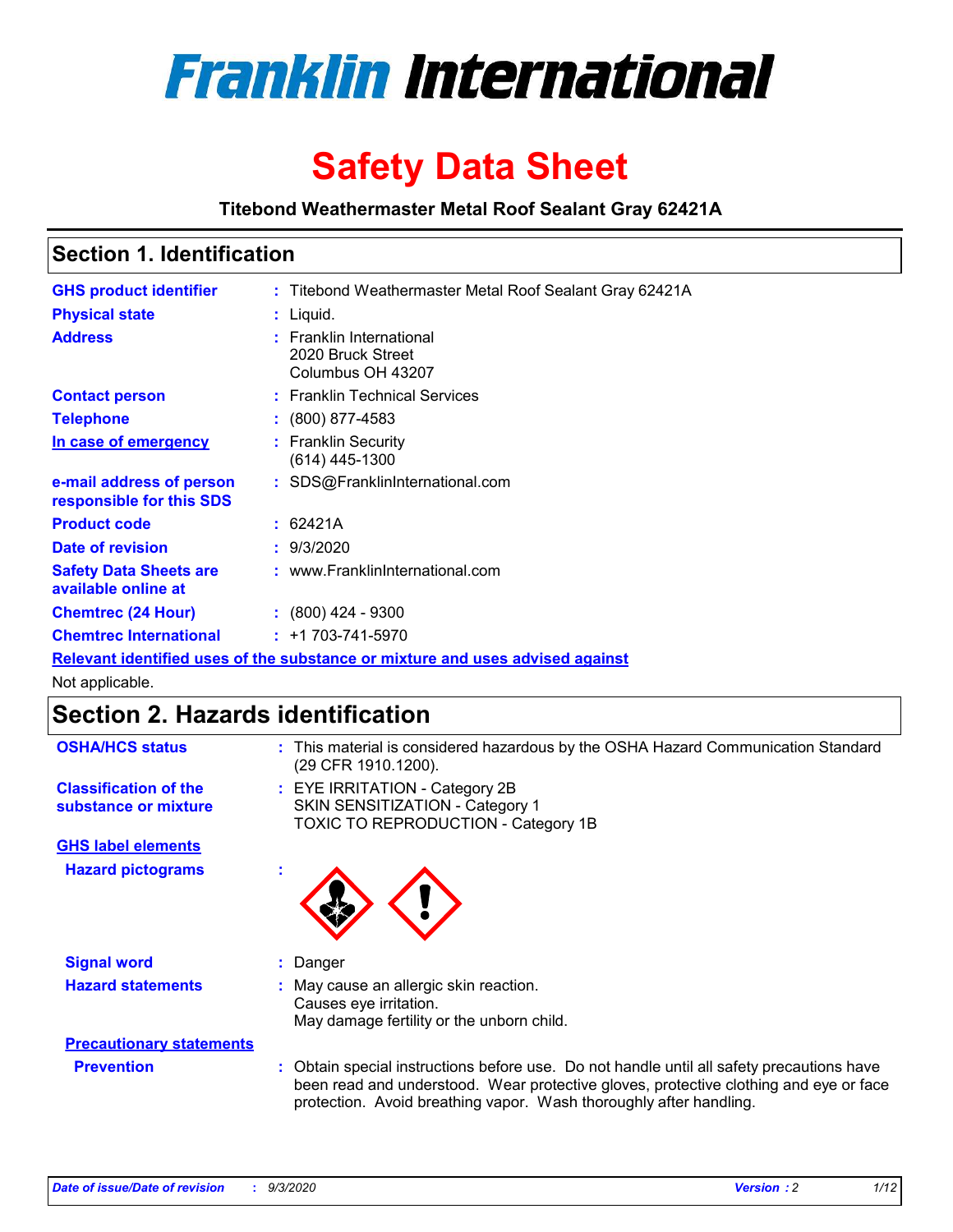# **Section 2. Hazards identification**

| <b>Response</b>                            | : IF exposed or concerned: Get medical advice or attention. Wash contaminated clothing<br>before reuse. IF ON SKIN: Wash with plenty of water. IF IN EYES: Rinse cautiously<br>with water for several minutes. Remove contact lenses, if present and easy to do.<br>Continue rinsing. If eye irritation persists: Get medical advice or attention. |
|--------------------------------------------|----------------------------------------------------------------------------------------------------------------------------------------------------------------------------------------------------------------------------------------------------------------------------------------------------------------------------------------------------|
| <b>Storage</b>                             | : Store locked up.                                                                                                                                                                                                                                                                                                                                 |
| <b>Disposal</b>                            | : Dispose of contents and container in accordance with all local, regional, national and<br>international regulations.                                                                                                                                                                                                                             |
| <b>Hazards not otherwise</b><br>classified | : Product generates methanol during cure.                                                                                                                                                                                                                                                                                                          |

# **Section 3. Composition/information on ingredients**

| <b>Substance/mixture</b> | : Mixture |
|--------------------------|-----------|
|                          |           |

| Ingredient name              | 70   | <b>CAS number</b> |
|------------------------------|------|-------------------|
| 3-aminopropyltriethoxysilane | צ≥   | 919-30-2          |
| Dibutyltin dilaurate         | ≤0.3 | 77-58-7           |

Any concentration shown as a range is to protect confidentiality or is due to batch variation.

**There are no additional ingredients present which, within the current knowledge of the supplier and in the concentrations applicable, are classified as hazardous to health or the environment and hence require reporting in this section.**

**Occupational exposure limits, if available, are listed in Section 8.**

# **Section 4. First aid measures**

| <b>Description of necessary first aid measures</b> |                                                                                                                                                                                                                                                                                                                                                                                                                                                                                                                                                                                                                                                                                                                                                                           |
|----------------------------------------------------|---------------------------------------------------------------------------------------------------------------------------------------------------------------------------------------------------------------------------------------------------------------------------------------------------------------------------------------------------------------------------------------------------------------------------------------------------------------------------------------------------------------------------------------------------------------------------------------------------------------------------------------------------------------------------------------------------------------------------------------------------------------------------|
| <b>Eye contact</b>                                 | : Immediately flush eyes with plenty of water, occasionally lifting the upper and lower<br>eyelids. Check for and remove any contact lenses. Continue to rinse for at least 10<br>minutes. If irritation persists, get medical attention.                                                                                                                                                                                                                                                                                                                                                                                                                                                                                                                                 |
| <b>Inhalation</b>                                  | : Remove victim to fresh air and keep at rest in a position comfortable for breathing. If<br>not breathing, if breathing is irregular or if respiratory arrest occurs, provide artificial<br>respiration or oxygen by trained personnel. It may be dangerous to the person providing<br>aid to give mouth-to-mouth resuscitation. Get medical attention. If unconscious, place<br>in recovery position and get medical attention immediately. Maintain an open airway.<br>Loosen tight clothing such as a collar, tie, belt or waistband. In case of inhalation of<br>decomposition products in a fire, symptoms may be delayed. The exposed person may<br>need to be kept under medical surveillance for 48 hours.                                                       |
| <b>Skin contact</b>                                | : Wash with plenty of soap and water. Remove contaminated clothing and shoes. Wash<br>contaminated clothing thoroughly with water before removing it, or wear gloves.<br>Continue to rinse for at least 10 minutes. Get medical attention. In the event of any<br>complaints or symptoms, avoid further exposure. Wash clothing before reuse. Clean<br>shoes thoroughly before reuse.                                                                                                                                                                                                                                                                                                                                                                                     |
| <b>Ingestion</b>                                   | : Wash out mouth with water. Remove dentures if any. Remove victim to fresh air and<br>keep at rest in a position comfortable for breathing. If material has been swallowed and<br>the exposed person is conscious, give small quantities of water to drink. Stop if the<br>exposed person feels sick as vomiting may be dangerous. Do not induce vomiting<br>unless directed to do so by medical personnel. If vomiting occurs, the head should be<br>kept low so that vomit does not enter the lungs. Get medical attention. Never give<br>anything by mouth to an unconscious person. If unconscious, place in recovery position<br>and get medical attention immediately. Maintain an open airway. Loosen tight clothing<br>such as a collar, tie, belt or waistband. |
| Most important symptoms/effects, acute and delayed |                                                                                                                                                                                                                                                                                                                                                                                                                                                                                                                                                                                                                                                                                                                                                                           |
| <b>Potential acute health effects</b>              |                                                                                                                                                                                                                                                                                                                                                                                                                                                                                                                                                                                                                                                                                                                                                                           |
| Eye contact                                        | : May cause eye irritation.                                                                                                                                                                                                                                                                                                                                                                                                                                                                                                                                                                                                                                                                                                                                               |
| <b>Inhalation</b>                                  | : No known significant effects or critical hazards.                                                                                                                                                                                                                                                                                                                                                                                                                                                                                                                                                                                                                                                                                                                       |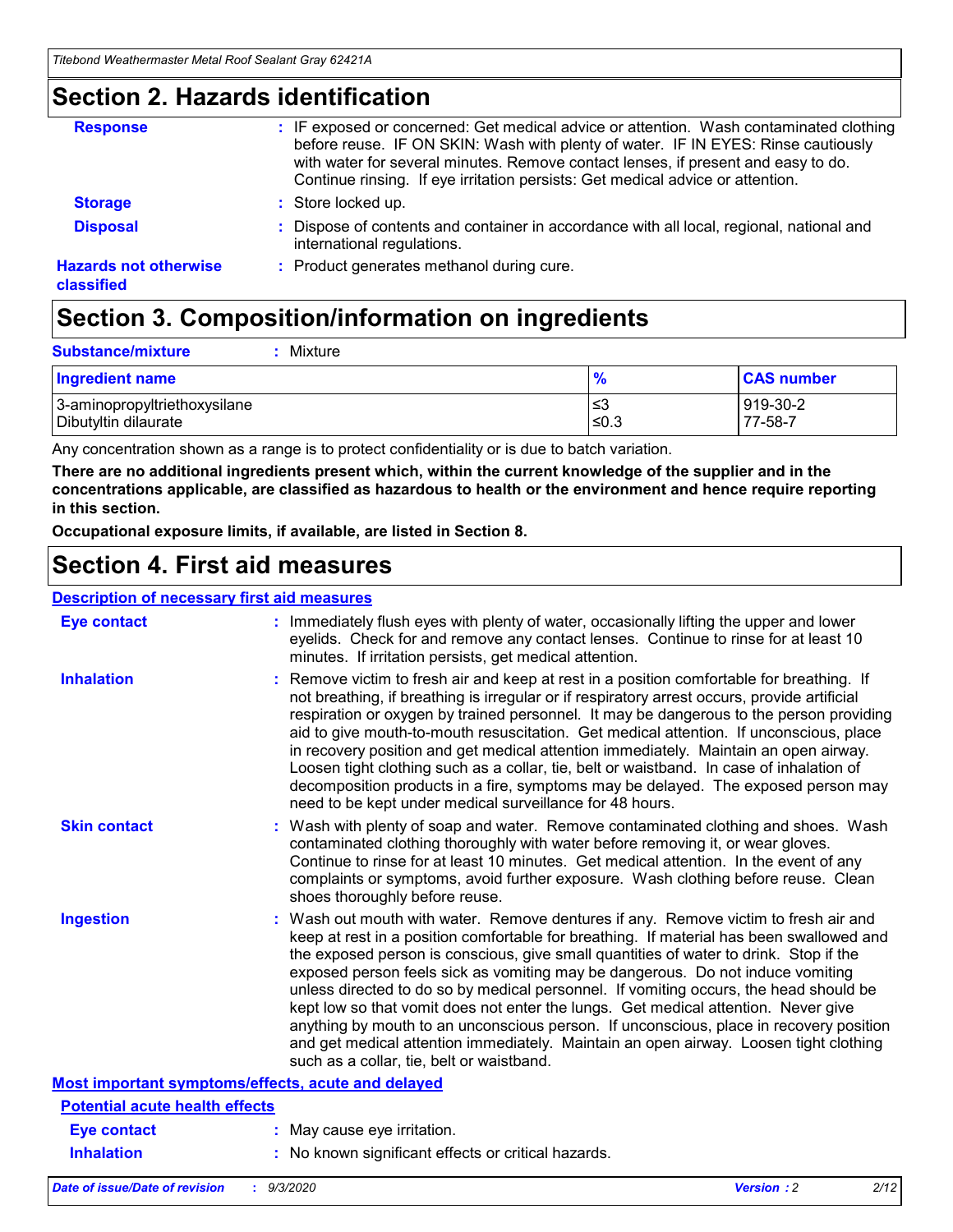| Titebond Weathermaster Metal Roof Sealant Gray 62421A |                                                                                                                                                                                                                                                                                                                                                                                                               |  |  |
|-------------------------------------------------------|---------------------------------------------------------------------------------------------------------------------------------------------------------------------------------------------------------------------------------------------------------------------------------------------------------------------------------------------------------------------------------------------------------------|--|--|
| <b>Section 4. First aid measures</b>                  |                                                                                                                                                                                                                                                                                                                                                                                                               |  |  |
| <b>Skin contact</b>                                   | : May cause skin irritation.                                                                                                                                                                                                                                                                                                                                                                                  |  |  |
| <b>Ingestion</b>                                      | : No known significant effects or critical hazards.                                                                                                                                                                                                                                                                                                                                                           |  |  |
| <b>Over-exposure signs/symptoms</b>                   |                                                                                                                                                                                                                                                                                                                                                                                                               |  |  |
| <b>Eye contact</b>                                    | : Adverse symptoms may include the following:<br>irritation<br>watering<br>redness                                                                                                                                                                                                                                                                                                                            |  |  |
| <b>Inhalation</b>                                     | : Adverse symptoms may include the following:<br>reduced fetal weight<br>increase in fetal deaths<br>skeletal malformations                                                                                                                                                                                                                                                                                   |  |  |
| <b>Skin contact</b>                                   | : Adverse symptoms may include the following:<br>irritation<br>redness<br>reduced fetal weight<br>increase in fetal deaths<br>skeletal malformations                                                                                                                                                                                                                                                          |  |  |
| <b>Ingestion</b>                                      | Adverse symptoms may include the following:<br>reduced fetal weight<br>increase in fetal deaths<br>skeletal malformations                                                                                                                                                                                                                                                                                     |  |  |
|                                                       | Indication of immediate medical attention and special treatment needed, if necessary                                                                                                                                                                                                                                                                                                                          |  |  |
| <b>Notes to physician</b>                             | : In case of inhalation of decomposition products in a fire, symptoms may be delayed.<br>The exposed person may need to be kept under medical surveillance for 48 hours.                                                                                                                                                                                                                                      |  |  |
| <b>Specific treatments</b>                            | : No specific treatment.                                                                                                                                                                                                                                                                                                                                                                                      |  |  |
| <b>Protection of first-aiders</b>                     | No action shall be taken involving any personal risk or without suitable training. If it is<br>suspected that fumes are still present, the rescuer should wear an appropriate mask or<br>self-contained breathing apparatus. It may be dangerous to the person providing aid to<br>give mouth-to-mouth resuscitation. Wash contaminated clothing thoroughly with water<br>before removing it, or wear gloves. |  |  |

**See toxicological information (Section 11)**

# **Section 5. Fire-fighting measures**

| <b>Extinguishing media</b>                               |                                                                                                                                                                                                     |
|----------------------------------------------------------|-----------------------------------------------------------------------------------------------------------------------------------------------------------------------------------------------------|
| <b>Suitable extinguishing</b><br>media                   | : Use an extinguishing agent suitable for the surrounding fire.                                                                                                                                     |
| <b>Unsuitable extinguishing</b><br>media                 | : None known.                                                                                                                                                                                       |
| <b>Specific hazards arising</b><br>from the chemical     | : In a fire or if heated, a pressure increase will occur and the container may burst.                                                                                                               |
| <b>Hazardous thermal</b><br>decomposition products       | Decomposition products may include the following materials:<br>carbon dioxide<br>carbon monoxide<br>nitrogen oxides<br>metal oxide/oxides                                                           |
| <b>Special protective actions</b><br>for fire-fighters   | : Promptly isolate the scene by removing all persons from the vicinity of the incident if<br>there is a fire. No action shall be taken involving any personal risk or without suitable<br>training. |
| <b>Special protective</b><br>equipment for fire-fighters | Fire-fighters should wear appropriate protective equipment and self-contained breathing<br>apparatus (SCBA) with a full face-piece operated in positive pressure mode.                              |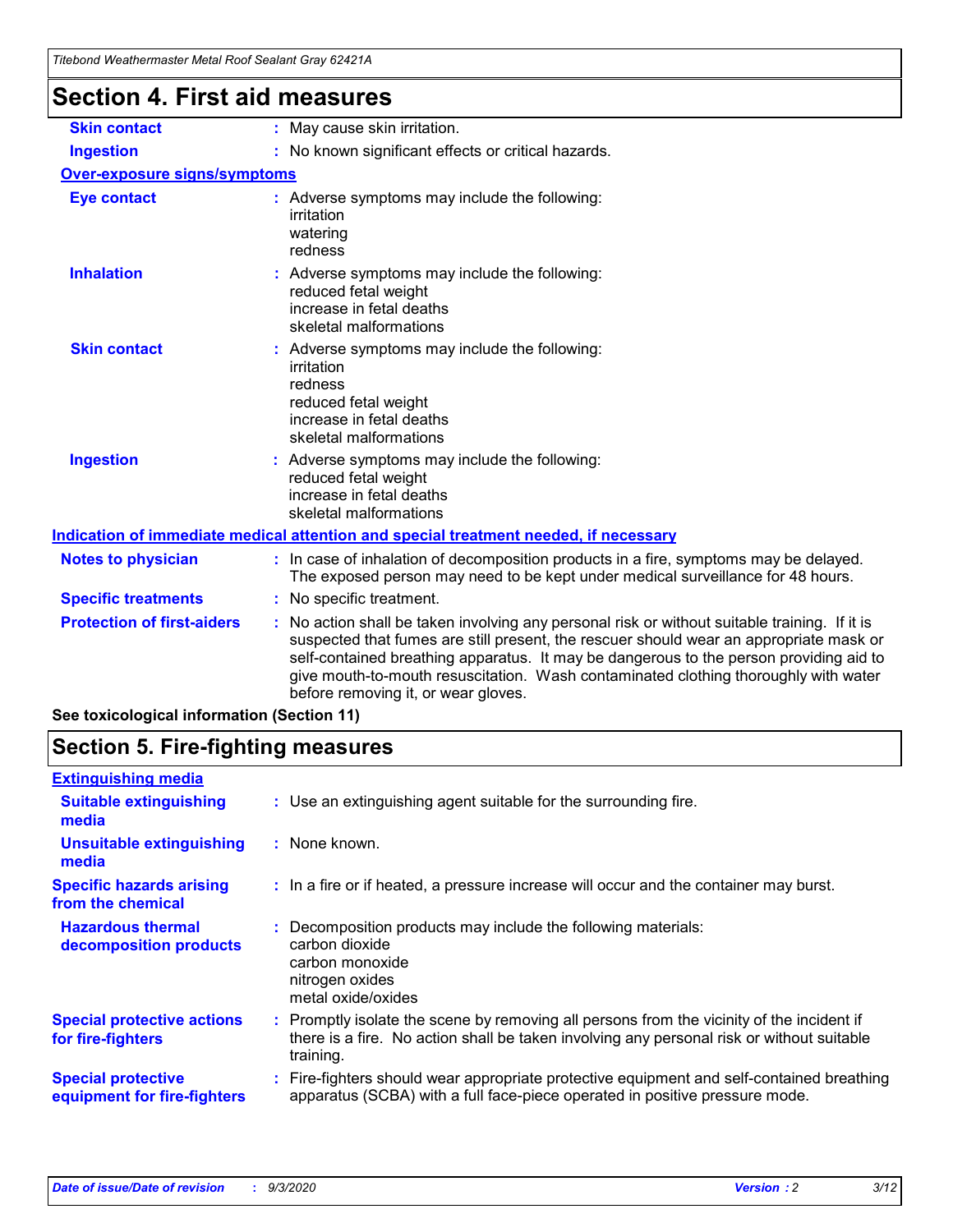# **Section 6. Accidental release measures**

|                                                              | Personal precautions, protective equipment and emergency procedures                                                                                                                                                                                                                                                                                                                                                                                                                                                                                                                                                                                                                                          |  |  |  |  |
|--------------------------------------------------------------|--------------------------------------------------------------------------------------------------------------------------------------------------------------------------------------------------------------------------------------------------------------------------------------------------------------------------------------------------------------------------------------------------------------------------------------------------------------------------------------------------------------------------------------------------------------------------------------------------------------------------------------------------------------------------------------------------------------|--|--|--|--|
| For non-emergency<br>personnel                               | : No action shall be taken involving any personal risk or without suitable training.<br>Evacuate surrounding areas. Keep unnecessary and unprotected personnel from<br>entering. Do not touch or walk through spilled material. Avoid breathing vapor or mist.<br>Provide adequate ventilation. Wear appropriate respirator when ventilation is<br>inadequate. Put on appropriate personal protective equipment.                                                                                                                                                                                                                                                                                             |  |  |  |  |
| For emergency responders                                     | : If specialized clothing is required to deal with the spillage, take note of any information in<br>Section 8 on suitable and unsuitable materials. See also the information in "For non-<br>emergency personnel".                                                                                                                                                                                                                                                                                                                                                                                                                                                                                           |  |  |  |  |
| <b>Environmental precautions</b>                             | : Avoid dispersal of spilled material and runoff and contact with soil, waterways, drains<br>and sewers. Inform the relevant authorities if the product has caused environmental<br>pollution (sewers, waterways, soil or air).                                                                                                                                                                                                                                                                                                                                                                                                                                                                              |  |  |  |  |
| <b>Methods and materials for containment and cleaning up</b> |                                                                                                                                                                                                                                                                                                                                                                                                                                                                                                                                                                                                                                                                                                              |  |  |  |  |
| <b>Small spill</b>                                           | : Stop leak if without risk. Move containers from spill area. Dilute with water and mop up<br>if water-soluble. Alternatively, or if water-insoluble, absorb with an inert dry material and<br>place in an appropriate waste disposal container. Dispose of via a licensed waste<br>disposal contractor.                                                                                                                                                                                                                                                                                                                                                                                                     |  |  |  |  |
| <b>Large spill</b>                                           | : Stop leak if without risk. Move containers from spill area. Approach release from<br>upwind. Prevent entry into sewers, water courses, basements or confined areas. Wash<br>spillages into an effluent treatment plant or proceed as follows. Contain and collect<br>spillage with non-combustible, absorbent material e.g. sand, earth, vermiculite or<br>diatomaceous earth and place in container for disposal according to local regulations<br>(see Section 13). Dispose of via a licensed waste disposal contractor. Contaminated<br>absorbent material may pose the same hazard as the spilled product. Note: see<br>Section 1 for emergency contact information and Section 13 for waste disposal. |  |  |  |  |

# **Section 7. Handling and storage**

### **Precautions for safe handling**

| <b>Protective measures</b>                                                       | : Put on appropriate personal protective equipment (see Section 8). Persons with a<br>history of skin sensitization problems should not be employed in any process in which<br>this product is used. Avoid exposure - obtain special instructions before use. Avoid<br>exposure during pregnancy. Do not handle until all safety precautions have been read<br>and understood. Do not get in eyes or on skin or clothing. Do not ingest. Avoid<br>breathing vapor or mist. If during normal use the material presents a respiratory hazard,<br>use only with adequate ventilation or wear appropriate respirator. Keep in the original<br>container or an approved alternative made from a compatible material, kept tightly<br>closed when not in use. Empty containers retain product residue and can be hazardous.<br>Do not reuse container. |
|----------------------------------------------------------------------------------|--------------------------------------------------------------------------------------------------------------------------------------------------------------------------------------------------------------------------------------------------------------------------------------------------------------------------------------------------------------------------------------------------------------------------------------------------------------------------------------------------------------------------------------------------------------------------------------------------------------------------------------------------------------------------------------------------------------------------------------------------------------------------------------------------------------------------------------------------|
| <b>Advice on general</b><br>occupational hygiene                                 | : Eating, drinking and smoking should be prohibited in areas where this material is<br>handled, stored and processed. Workers should wash hands and face before eating,<br>drinking and smoking. Remove contaminated clothing and protective equipment before<br>entering eating areas. See also Section 8 for additional information on hygiene<br>measures.                                                                                                                                                                                                                                                                                                                                                                                                                                                                                    |
| <b>Conditions for safe storage,</b><br>including any<br><b>incompatibilities</b> | Store between the following temperatures: 0 to $120^{\circ}$ C (32 to $248^{\circ}$ F). Store in<br>accordance with local regulations. Store in original container protected from direct<br>sunlight in a dry, cool and well-ventilated area, away from incompatible materials (see<br>Section 10) and food and drink. Store locked up. Keep container tightly closed and<br>sealed until ready for use. Containers that have been opened must be carefully<br>resealed and kept upright to prevent leakage. Do not store in unlabeled containers.<br>Use appropriate containment to avoid environmental contamination. See Section 10 for<br>incompatible materials before handling or use.                                                                                                                                                     |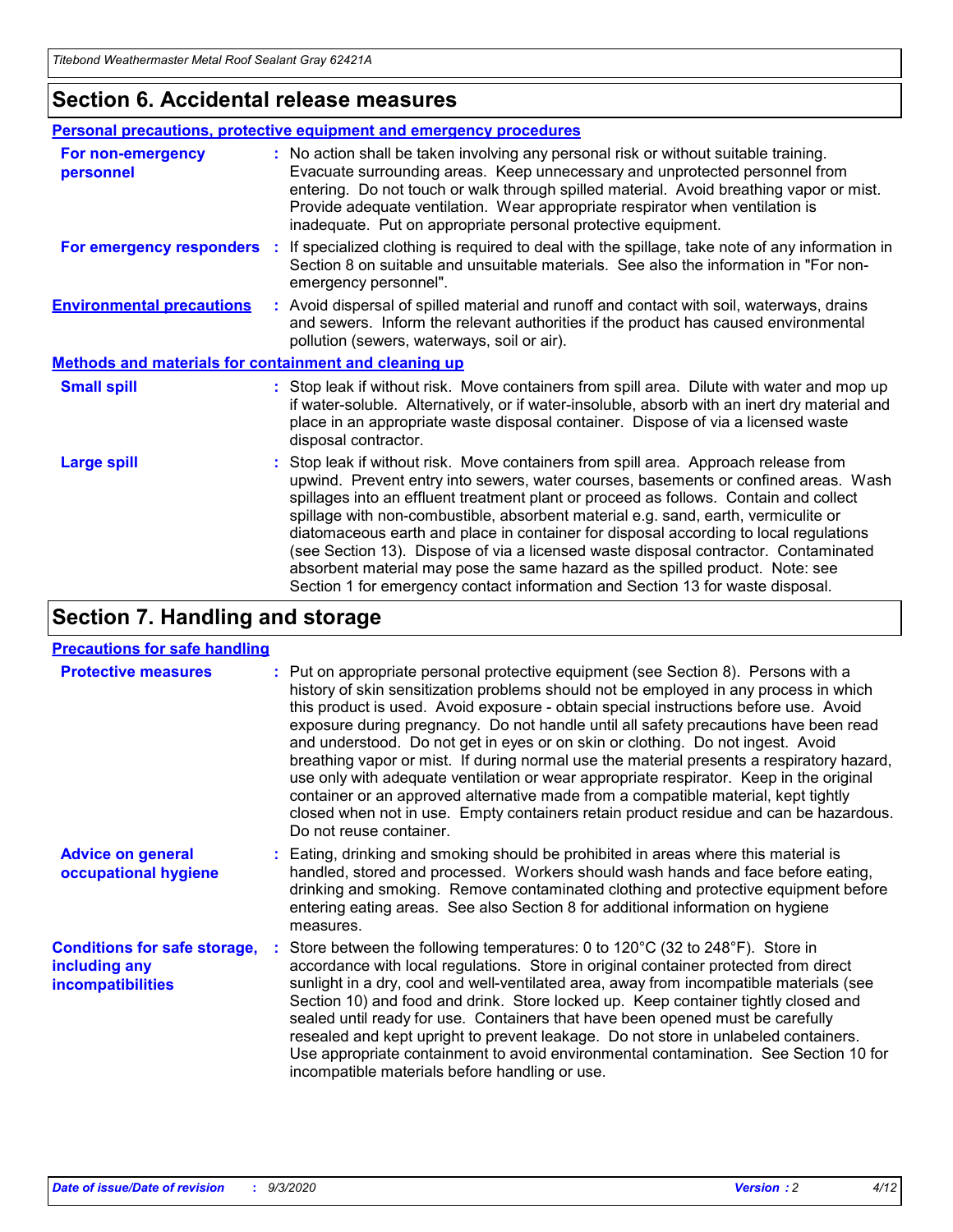# **Section 8. Exposure controls/personal protection**

### **Control parameters**

### **Occupational exposure limits**

| <b>Ingredient name</b>                               |    |                        | <b>Exposure limits</b>                                                                                                                                                                                                                                                                                                                                                                                                                                                                                                                                                                                                 |
|------------------------------------------------------|----|------------------------|------------------------------------------------------------------------------------------------------------------------------------------------------------------------------------------------------------------------------------------------------------------------------------------------------------------------------------------------------------------------------------------------------------------------------------------------------------------------------------------------------------------------------------------------------------------------------------------------------------------------|
| 3-aminopropyltriethoxysilane<br>Dibutyltin dilaurate |    |                        | None.<br>ACGIH TLV (United States, 3/2020). Absorbed through skin.<br>Notes: as Sn<br>TWA: $0.1 \text{ mg/m}^3$ , (as Sn) 8 hours.<br>STEL: 0.2 mg/m <sup>3</sup> , (as Sn) 15 minutes.<br>NIOSH REL (United States, 10/2016). Absorbed through skin.<br>Notes: as Sn<br>TWA: 0.1 mg/m <sup>3</sup> , (as Sn) 10 hours.<br>OSHA PEL (United States, 5/2018). Notes: as Sn<br>TWA: 0.1 mg/m <sup>3</sup> , (as Sn) 8 hours.<br>OSHA PEL 1989 (United States, 3/1989). Absorbed through skin.<br>Notes: measured as Sn<br>TWA: 0.1 mg/m <sup>3</sup> , (measured as Sn) 8 hours. Form: Organic                           |
| <b>Appropriate engineering</b><br>controls           |    |                        | : If user operations generate dust, fumes, gas, vapor or mist, use process enclosures,<br>local exhaust ventilation or other engineering controls to keep worker exposure to<br>airborne contaminants below any recommended or statutory limits.                                                                                                                                                                                                                                                                                                                                                                       |
| <b>Environmental exposure</b><br>controls            |    |                        | Emissions from ventilation or work process equipment should be checked to ensure<br>they comply with the requirements of environmental protection legislation. In some<br>cases, fume scrubbers, filters or engineering modifications to the process equipment<br>will be necessary to reduce emissions to acceptable levels.                                                                                                                                                                                                                                                                                          |
| <b>Individual protection measures</b>                |    |                        |                                                                                                                                                                                                                                                                                                                                                                                                                                                                                                                                                                                                                        |
| <b>Hygiene measures</b>                              |    |                        | : Wash hands, forearms and face thoroughly after handling chemical products, before<br>eating, smoking and using the lavatory and at the end of the working period.<br>Appropriate techniques should be used to remove potentially contaminated clothing.<br>Contaminated work clothing should not be allowed out of the workplace. Wash<br>contaminated clothing before reusing. Ensure that eyewash stations and safety<br>showers are close to the workstation location.                                                                                                                                            |
| <b>Eye/face protection</b>                           |    |                        | Safety eyewear complying with an approved standard should be used when a risk<br>assessment indicates this is necessary to avoid exposure to liquid splashes, mists,<br>gases or dusts. If contact is possible, the following protection should be worn, unless<br>the assessment indicates a higher degree of protection: chemical splash goggles.                                                                                                                                                                                                                                                                    |
| <b>Skin protection</b>                               |    |                        |                                                                                                                                                                                                                                                                                                                                                                                                                                                                                                                                                                                                                        |
| <b>Hand protection</b>                               |    |                        | : Chemical-resistant, impervious gloves complying with an approved standard should be<br>worn at all times when handling chemical products if a risk assessment indicates this is<br>necessary. Considering the parameters specified by the glove manufacturer, check<br>during use that the gloves are still retaining their protective properties. It should be<br>noted that the time to breakthrough for any glove material may be different for different<br>glove manufacturers. In the case of mixtures, consisting of several substances, the<br>protection time of the gloves cannot be accurately estimated. |
| <b>Body protection</b>                               |    | handling this product. | Personal protective equipment for the body should be selected based on the task being<br>performed and the risks involved and should be approved by a specialist before                                                                                                                                                                                                                                                                                                                                                                                                                                                |
| <b>Other skin protection</b>                         |    |                        | : Appropriate footwear and any additional skin protection measures should be selected<br>based on the task being performed and the risks involved and should be approved by a<br>specialist before handling this product.                                                                                                                                                                                                                                                                                                                                                                                              |
| <b>Respiratory protection</b>                        | ÷. | aspects of use.        | Based on the hazard and potential for exposure, select a respirator that meets the<br>appropriate standard or certification. Respirators must be used according to a<br>respiratory protection program to ensure proper fitting, training, and other important                                                                                                                                                                                                                                                                                                                                                         |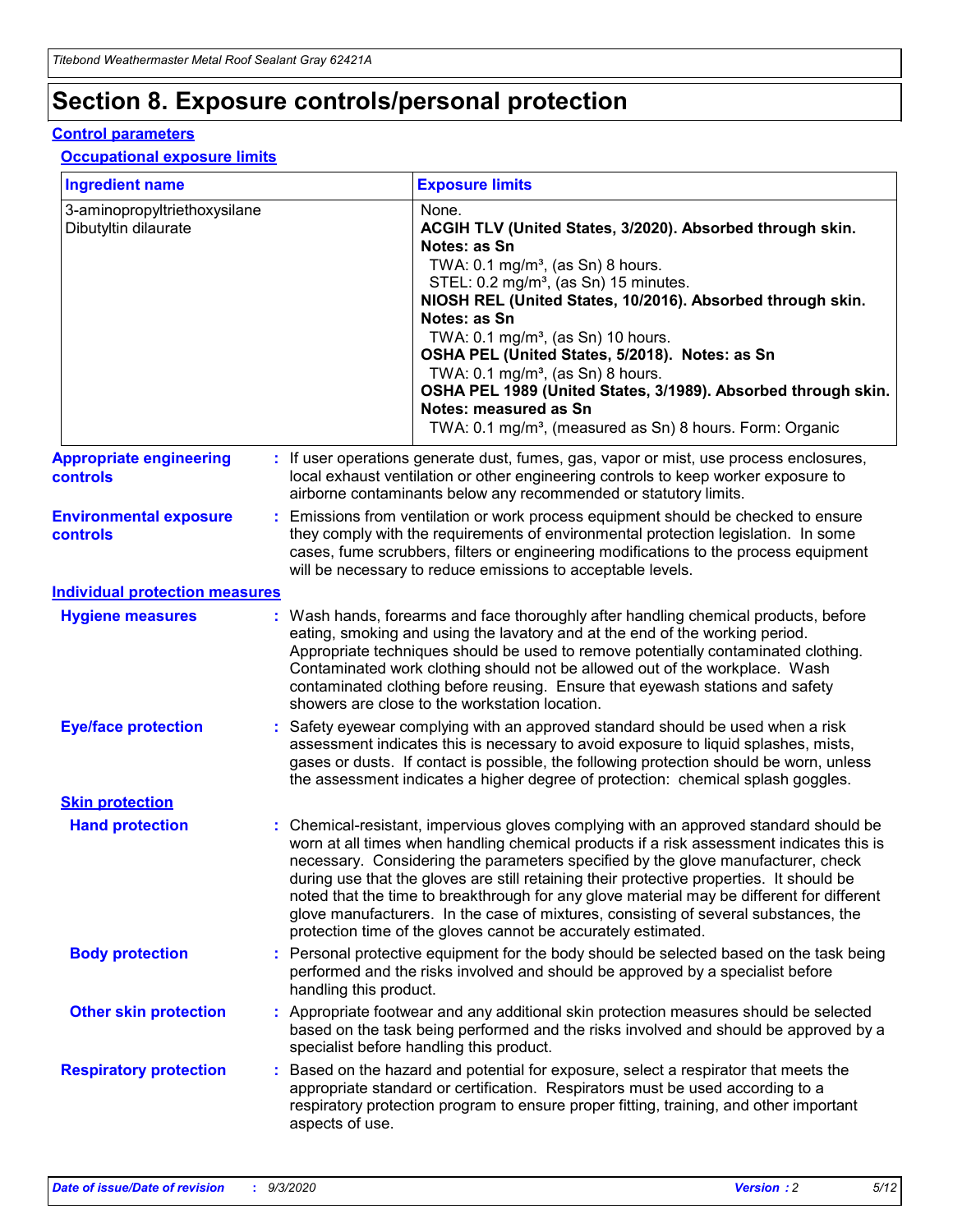# **Section 9. Physical and chemical properties**

### **Appearance**

| <b>Physical state</b>                             | : Liquid. [Paste.]                                              |
|---------------------------------------------------|-----------------------------------------------------------------|
| <b>Color</b>                                      | Gray.                                                           |
| Odor                                              | Characteristic.                                                 |
| <b>Odor threshold</b>                             | Not available.                                                  |
| рH                                                | Not applicable.                                                 |
| <b>Melting point</b>                              | : Not available.                                                |
| <b>Boiling point</b>                              | >200°C (>392°F)                                                 |
| <b>Flash point</b>                                | Closed cup: >200°C (>392°F) [Setaflash.]                        |
| <b>Evaporation rate</b>                           | $:$ >1 (butyl acetate = 1)                                      |
| <b>Flammability (solid, gas)</b>                  | : Not available.                                                |
| Lower and upper explosive<br>(flammable) limits   | : Not available.                                                |
| <b>VOC (less water, less)</b><br>exempt solvents) | : 0 g/l                                                         |
| <b>Volatility</b>                                 | $: 0\%$ (w/w)                                                   |
| <b>Vapor density</b>                              | Not available.                                                  |
| <b>Relative density</b>                           | $\mathbf{1}$ $\mathbf{\sqrt{432}}$                              |
| <b>Solubility</b>                                 | Insoluble in the following materials: cold water and hot water. |
| <b>Solubility in water</b>                        | Not available.                                                  |
| <b>Partition coefficient: n-</b><br>octanol/water | $:$ Not available.                                              |
| <b>Auto-ignition temperature</b>                  | : Not available.                                                |
| <b>Decomposition temperature</b>                  | : Not available.                                                |
| <b>Viscosity</b>                                  | $:$ Not available.                                              |

# **Section 10. Stability and reactivity**

| <b>Reactivity</b>                            |    | : No specific test data related to reactivity available for this product or its ingredients.            |
|----------------------------------------------|----|---------------------------------------------------------------------------------------------------------|
| <b>Chemical stability</b>                    |    | : The product is stable.                                                                                |
| <b>Possibility of hazardous</b><br>reactions |    | : Under normal conditions of storage and use, hazardous reactions will not occur.                       |
| <b>Conditions to avoid</b>                   |    | : No specific data.                                                                                     |
| <b>Incompatible materials</b>                | ٠. | No specific data.                                                                                       |
| <b>Hazardous decomposition</b><br>products   | ÷. | Under normal conditions of storage and use, hazardous decomposition products should<br>not be produced. |

# **Section 11. Toxicological information**

# **Information on toxicological effects**

### **Acute toxicity**

| <b>Product/ingredient name</b> | <b>Result</b>           | <b>Species</b> | <b>Dose</b>                | <b>Exposure</b> |
|--------------------------------|-------------------------|----------------|----------------------------|-----------------|
| 3-aminopropyltriethoxysilane   | <b>ILD50 Dermal</b>     | Rabbit         | 4.29 g/kg                  |                 |
| Dibutyltin dilaurate           | ILD50 Oral<br>LD50 Oral | Rat<br>Rat     | $1.57$ g/kg<br>175 $mg/kg$ |                 |
|                                |                         |                |                            |                 |

**Irritation/Corrosion**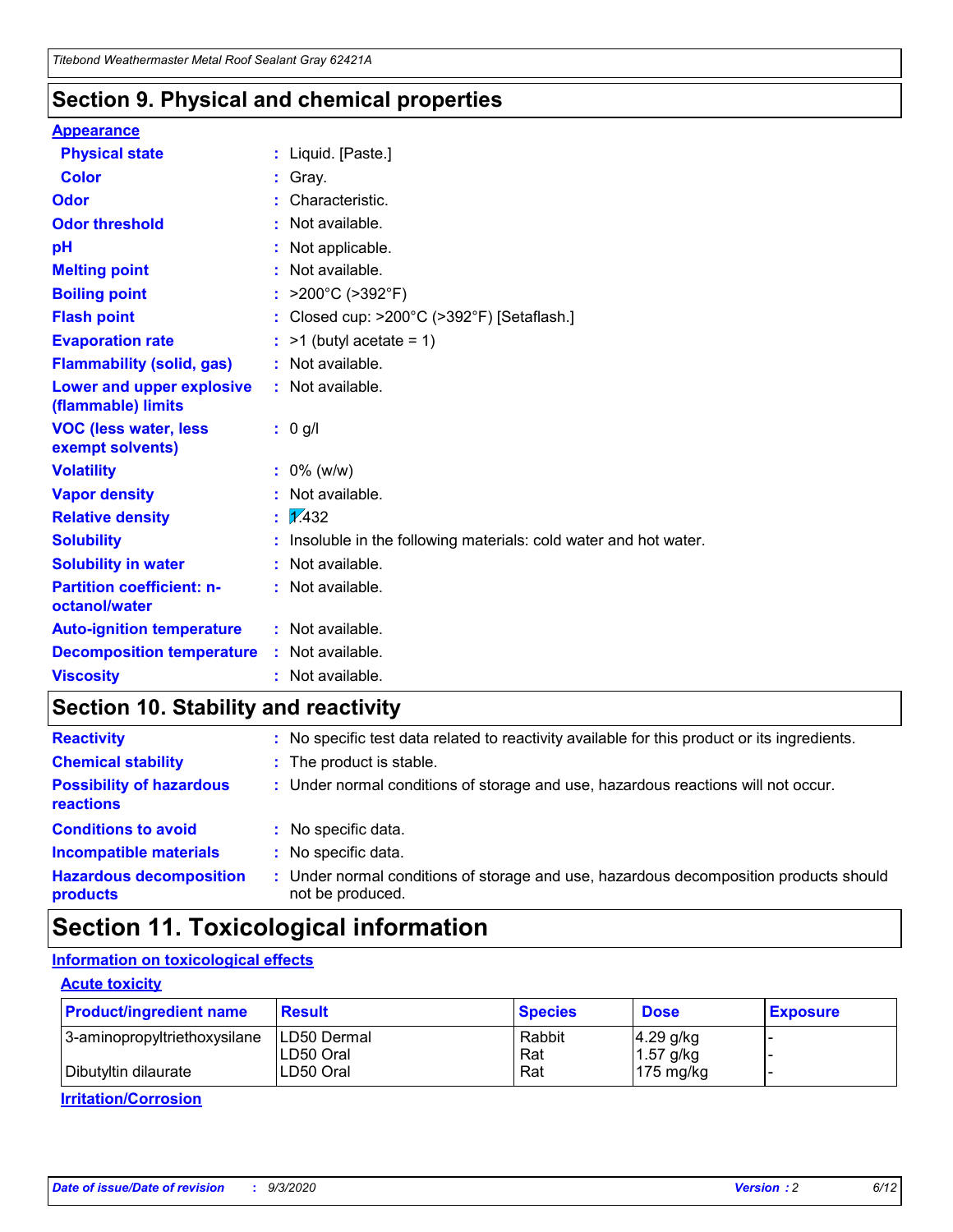# **Section 11. Toxicological information**

| <b>Product/ingredient name</b> | <b>Result</b>            | <b>Species</b> | <b>Score</b> | <b>Exposure</b>    | <b>Observation</b> |
|--------------------------------|--------------------------|----------------|--------------|--------------------|--------------------|
| 3-aminopropyltriethoxysilane   | Eyes - Mild irritant     | Rabbit         |              | $100$ mg           |                    |
|                                | Eyes - Severe irritant   | Rabbit         |              | 24 hours 750       |                    |
|                                |                          |                |              | ug                 |                    |
|                                | Skin - Severe irritant   | Rabbit         |              | 24 hours 5         | -                  |
| Dibutyltin dilaurate           | Eyes - Moderate irritant | Rabbit         |              | mg<br>24 hours 100 |                    |
|                                |                          |                |              | mg                 |                    |
|                                | Skin - Severe irritant   | Rabbit         |              | 500 mg             | -                  |

# **Sensitization**

Not available.

### **Mutagenicity**

Not available.

### **Carcinogenicity**

Not available.

### **Reproductive toxicity**

Not available.

### **Teratogenicity**

Not available.

## **Specific target organ toxicity (single exposure)**

Not available.

### **Specific target organ toxicity (repeated exposure)**

| <b>Name</b>                                                                  |                                                                                    | <b>Category</b>                                     | <b>Route of</b><br>exposure | <b>Target organs</b> |  |  |
|------------------------------------------------------------------------------|------------------------------------------------------------------------------------|-----------------------------------------------------|-----------------------------|----------------------|--|--|
| Dibutyltin dilaurate                                                         |                                                                                    | Category 1                                          | $\overline{\phantom{0}}$    | respiratory system   |  |  |
| <b>Aspiration hazard</b><br>Not available.                                   |                                                                                    |                                                     |                             |                      |  |  |
| <b>Information on the likely</b><br>routes of exposure                       | : Not available.                                                                   |                                                     |                             |                      |  |  |
| <b>Potential acute health effects</b>                                        |                                                                                    |                                                     |                             |                      |  |  |
| <b>Eye contact</b>                                                           | : May cause eye irritation.                                                        |                                                     |                             |                      |  |  |
| <b>Inhalation</b>                                                            |                                                                                    | : No known significant effects or critical hazards. |                             |                      |  |  |
| <b>Skin contact</b>                                                          |                                                                                    | : May cause skin irritation.                        |                             |                      |  |  |
| <b>Ingestion</b>                                                             |                                                                                    | : No known significant effects or critical hazards. |                             |                      |  |  |
| Symptoms related to the physical, chemical and toxicological characteristics |                                                                                    |                                                     |                             |                      |  |  |
| <b>Eye contact</b>                                                           | : Adverse symptoms may include the following:<br>irritation<br>watering<br>redness |                                                     |                             |                      |  |  |
| <b>Inhalation</b>                                                            | reduced fetal weight<br>increase in fetal deaths<br>skeletal malformations         | : Adverse symptoms may include the following:       |                             |                      |  |  |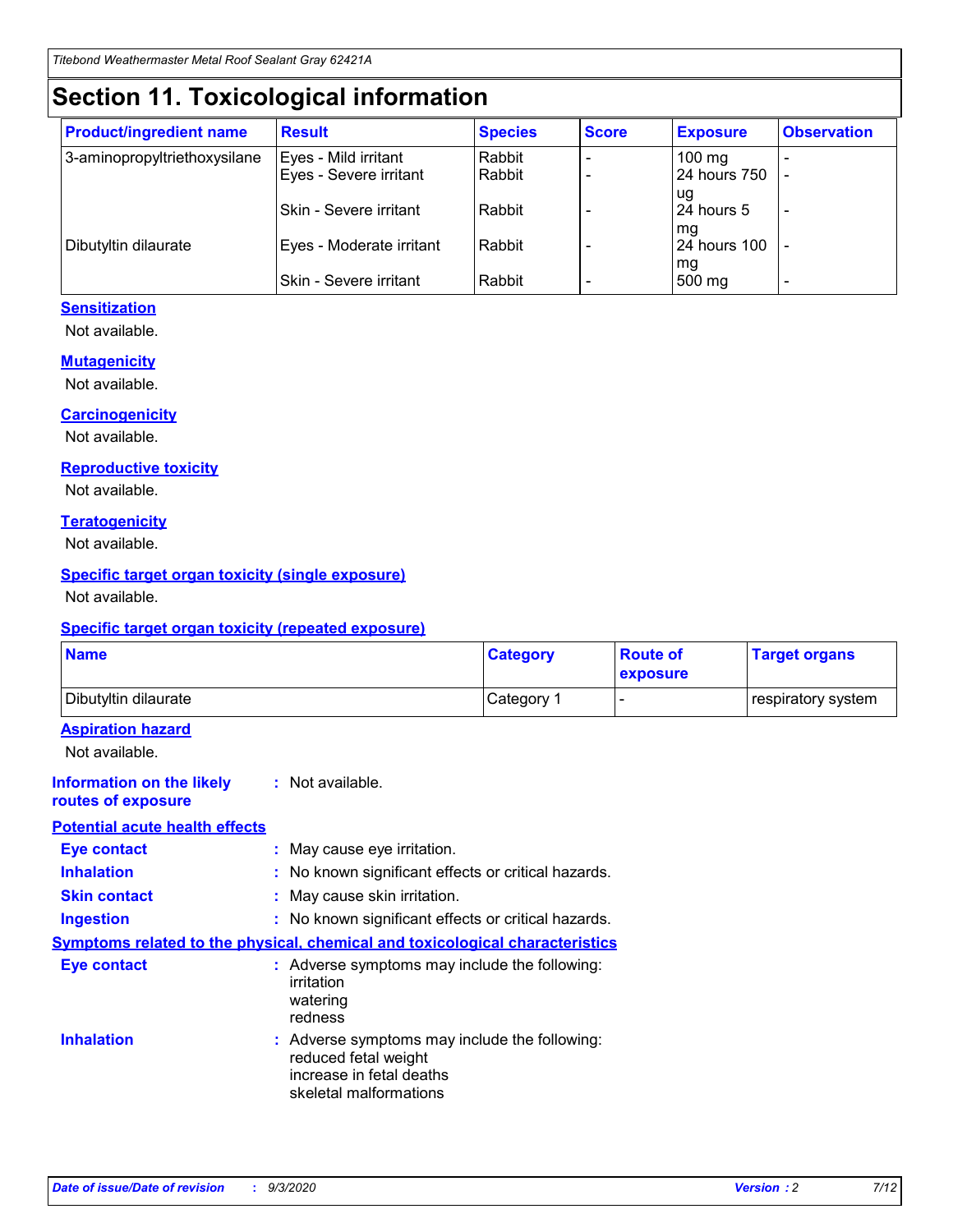*Titebond Weathermaster Metal Roof Sealant Gray 62421A*

# **Section 11. Toxicological information**

| <b>Skin contact</b>                     | : Adverse symptoms may include the following:<br>irritation<br>redness<br>reduced fetal weight<br>increase in fetal deaths<br>skeletal malformations |
|-----------------------------------------|------------------------------------------------------------------------------------------------------------------------------------------------------|
| <b>Ingestion</b>                        | : Adverse symptoms may include the following:<br>reduced fetal weight<br>increase in fetal deaths<br>skeletal malformations                          |
|                                         | Delayed and immediate effects and also chronic effects from short and long term exposure                                                             |
| <b>Short term exposure</b>              |                                                                                                                                                      |
| <b>Potential immediate</b><br>effects   | : Not available.                                                                                                                                     |
| <b>Potential delayed effects</b>        | : Not available.                                                                                                                                     |
| <b>Long term exposure</b>               |                                                                                                                                                      |
| <b>Potential immediate</b><br>effects   | : Not available.                                                                                                                                     |
| <b>Potential delayed effects</b>        | : Not available.                                                                                                                                     |
| <b>Potential chronic health effects</b> |                                                                                                                                                      |
| Not available.                          |                                                                                                                                                      |
| <b>General</b>                          | : Once sensitized, a severe allergic reaction may occur when subsequently exposed to<br>very low levels.                                             |
| <b>Carcinogenicity</b>                  | : No known significant effects or critical hazards.                                                                                                  |
| <b>Mutagenicity</b>                     | : No known significant effects or critical hazards.                                                                                                  |
| <b>Teratogenicity</b>                   | May damage the unborn child.                                                                                                                         |
| <b>Developmental effects</b>            | : No known significant effects or critical hazards.                                                                                                  |
| <b>Fertility effects</b>                | : May damage fertility.                                                                                                                              |
| <b>Numerical measures of toxicity</b>   |                                                                                                                                                      |
| <b>Acute toxicity estimates</b>         |                                                                                                                                                      |
| الملحلة والمستحيط والمسالم              |                                                                                                                                                      |

Not available.

# **Section 12. Ecological information**

# **Toxicity**

| <b>Product/ingredient name</b> | <b>Result</b>                                       | <b>Species</b>               | <b>Exposure</b>       |
|--------------------------------|-----------------------------------------------------|------------------------------|-----------------------|
| Dibutyltin dilaurate           | $ CC50>3$ mg/l<br>Chronic EC10 > 2 mg/l Fresh water | Algae<br>Algae - Desmodesmus | 72 hours<br>196 hours |
|                                |                                                     | <b>I</b> subspicatus         |                       |

# **Persistence and degradability**

| <b>Product/ingredient name</b> | <b>Test</b>                                                                    | <b>Result</b>  |                   | <b>Dose</b> | <b>Inoculum</b>         |
|--------------------------------|--------------------------------------------------------------------------------|----------------|-------------------|-------------|-------------------------|
| Dibutyltin dilaurate           | OECD 301F<br>Ready<br>Biodegradability -<br>Manometric<br>Respirometry<br>Test | 23 % - 28 days |                   |             |                         |
| <b>Product/ingredient name</b> | <b>Aquatic half-life</b>                                                       |                | <b>Photolysis</b> |             | <b>Biodegradability</b> |
| Dibutyltin dilaurate           |                                                                                |                |                   |             | <b>Inherent</b>         |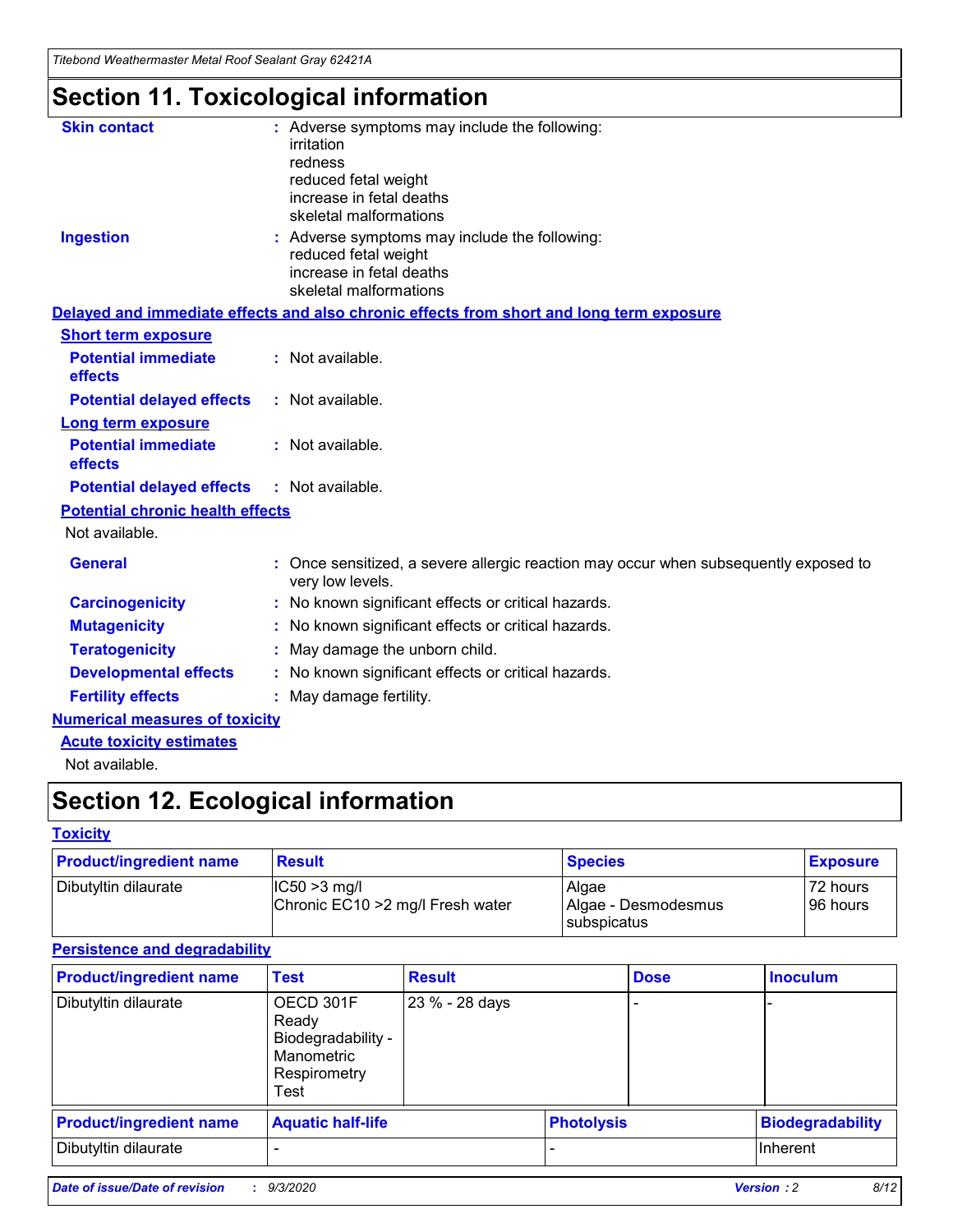# **Section 12. Ecological information**

### **Bioaccumulative potential**

| <b>Product/ingredient name</b> | <b>LogP</b> <sub>ow</sub> | <b>BCF</b> | <b>Potential</b> |
|--------------------------------|---------------------------|------------|------------------|
| 3-aminopropyltriethoxysilane   | 4.44                      | 3.4        | low              |
| Dibutyltin dilaurate           |                           | 2.91       | low              |

#### **Mobility in soil**

| <b>Soil/water partition</b>           | : Not available. |
|---------------------------------------|------------------|
| <b>coefficient</b> (K <sub>oc</sub> ) |                  |

**Other adverse effects** : No known significant effects or critical hazards.

# **Section 13. Disposal considerations**

**Disposal methods :**

The generation of waste should be avoided or minimized wherever possible. Disposal of this product, solutions and any by-products should at all times comply with the requirements of environmental protection and waste disposal legislation and any regional local authority requirements. Dispose of surplus and non-recyclable products via a licensed waste disposal contractor. Waste should not be disposed of untreated to the sewer unless fully compliant with the requirements of all authorities with jurisdiction. Waste packaging should be recycled. Incineration or landfill should only be considered when recycling is not feasible. This material and its container must be disposed of in a safe way. Care should be taken when handling emptied containers that have not been cleaned or rinsed out. Empty containers or liners may retain some product residues. Avoid dispersal of spilled material and runoff and contact with soil, waterways, drains and sewers.

# **Section 14. Transport information**

|                                      | <b>DOT</b><br><b>Classification</b> | <b>TDG</b><br><b>Classification</b> | <b>Mexico</b><br><b>Classification</b> | <b>ADR/RID</b>               | <b>IMDG</b>              | <b>IATA</b>    |
|--------------------------------------|-------------------------------------|-------------------------------------|----------------------------------------|------------------------------|--------------------------|----------------|
| <b>UN number</b>                     | Not regulated.                      | Not regulated.                      | Not regulated.                         | Not regulated.               | Not regulated.           | Not regulated. |
| <b>UN proper</b><br>shipping name    |                                     |                                     |                                        |                              |                          |                |
| <b>Transport</b><br>hazard class(es) | $\overline{\phantom{m}}$            | $\overline{\phantom{0}}$            | $\qquad \qquad$                        | $\qquad \qquad \blacksquare$ | $\overline{\phantom{0}}$ |                |
| <b>Packing group</b>                 | -                                   |                                     |                                        |                              |                          |                |
| <b>Environmental</b><br>hazards      | No.                                 | No.                                 | No.                                    | No.                          | No.                      | No.            |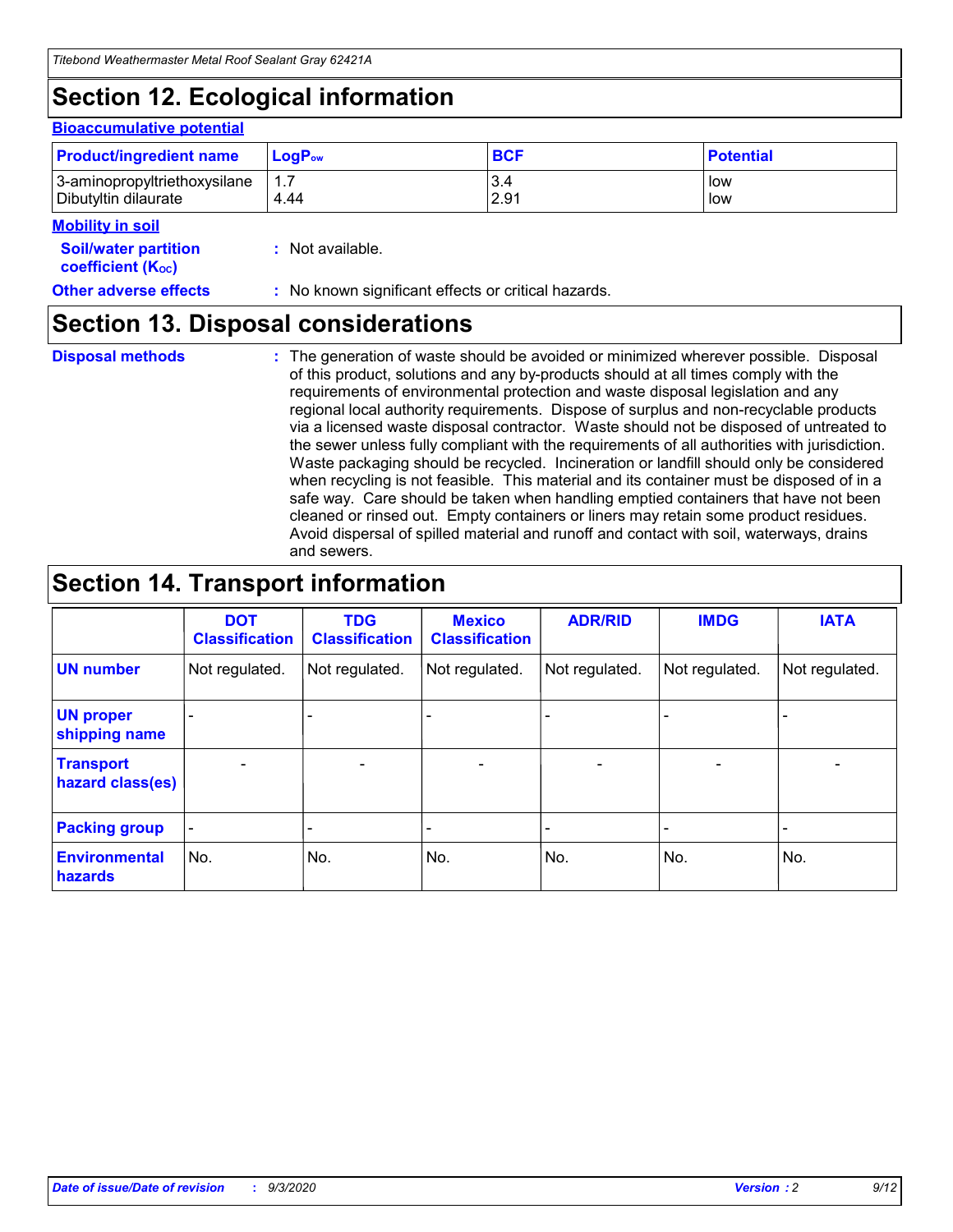# **Section 15. Regulatory information**

## **U.S. Federal regulations**

### **SARA 302/304**

### **Composition/information on ingredients**

No products were found.

| SARA 304 RQ | Not applicable. |
|-------------|-----------------|
|-------------|-----------------|

#### **SARA 311/312**

### **Classification :** EYE IRRITATION - Category 2B SKIN SENSITIZATION - Category 1 TOXIC TO REPRODUCTION - Category 1B HNOC - Product generates methanol during cure.

### **Composition/information on ingredients**

| <b>Name</b>                  | $\frac{9}{6}$ | <b>Classification</b>                                                                                                                                                                                                                                                                                      |
|------------------------------|---------------|------------------------------------------------------------------------------------------------------------------------------------------------------------------------------------------------------------------------------------------------------------------------------------------------------------|
| 3-aminopropyltriethoxysilane | $\leq$ 3      | <b>FLAMMABLE LIQUIDS - Category 4</b><br><b>ACUTE TOXICITY (oral) - Category 4</b><br><b>SKIN IRRITATION - Category 2</b><br>EYE IRRITATION - Category 2A                                                                                                                                                  |
| Dibutyltin dilaurate         | ≤0.3          | <b>ACUTE TOXICITY (oral) - Category 3</b><br>SKIN CORROSION - Category 1C<br>SERIOUS EYE DAMAGE - Category 1<br>SKIN SENSITIZATION - Category 1<br><b>GERM CELL MUTAGENICITY - Category 2</b><br>TOXIC TO REPRODUCTION - Category 1B<br>SPECIFIC TARGET ORGAN TOXICITY (REPEATED<br>EXPOSURE) - Category 1 |

### **State regulations**

**Massachusetts :**

: None of the components are listed.

**New York :** None of the components are listed. **New Jersey :** None of the components are listed.

**Pennsylvania :** None of the components are listed.

### **California Prop. 65**

WARNING: This product can expose you to methanol, which is known to the State of California to cause birth defects or other reproductive harm. For more information go to www.P65Warnings.ca.gov.

| Ingredient name | No significant risk<br>level | <b>Maximum</b><br>acceptable dosage<br><b>level</b> |
|-----------------|------------------------------|-----------------------------------------------------|
| l methanol      |                              | Yes.                                                |

## **International regulations**

**Chemical Weapon Convention List Schedules I, II & III Chemicals** Not listed.

### **Montreal Protocol**

Not listed.

**Stockholm Convention on Persistent Organic Pollutants**

Not listed.

## **UNECE Aarhus Protocol on POPs and Heavy Metals** Not listed.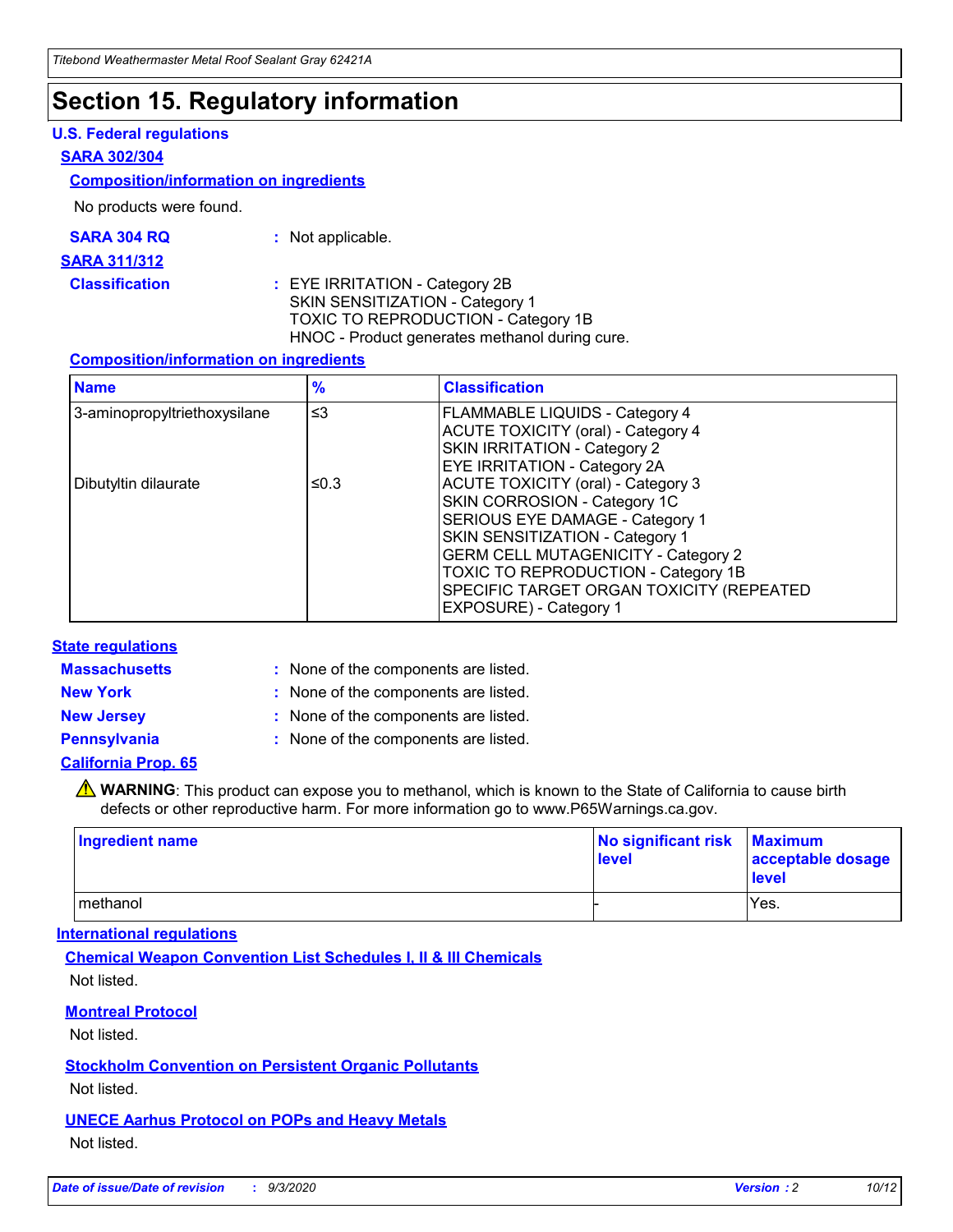# **Section 15. Regulatory information**

### **Inventory list**

- 
- **China :** Not determined.

**United States TSCA 8(b) inventory**

**:** All components are active or exempted.

# **Section 16. Other information**





**Caution: HMIS® ratings are based on a 0-4 rating scale, with 0 representing minimal hazards or risks, and 4 representing significant hazards or risks. Although HMIS® ratings and the associated label are not required on SDSs or products leaving a facility under 29 CFR 1910.1200, the preparer may choose to provide them. HMIS® ratings are to be used with a fully implemented HMIS® program. HMIS® is a registered trademark and service mark of the American Coatings Association, Inc.**

**The customer is responsible for determining the PPE code for this material. For more information on HMIS® Personal Protective Equipment (PPE) codes, consult the HMIS® Implementation Manual.**

**National Fire Protection Association (U.S.A.)**



**Reprinted with permission from NFPA 704-2001, Identification of the Hazards of Materials for Emergency Response Copyright ©1997, National Fire Protection Association, Quincy, MA 02269. This reprinted material is not the complete and official position of the National Fire Protection Association, on the referenced subject which is represented only by the standard in its entirety.**

**Copyright ©2001, National Fire Protection Association, Quincy, MA 02269. This warning system is intended to be interpreted and applied only by properly trained individuals to identify fire, health and reactivity hazards of chemicals. The user is referred to certain limited number of chemicals with recommended classifications in NFPA 49 and NFPA 325, which would be used as a guideline only. Whether the chemicals are classified by NFPA or not, anyone using the 704 systems to classify chemicals does so at their own risk.**

### **Procedure used to derive the classification**

| <b>Classification</b>                                                                                         | <b>Justification</b>                                  |
|---------------------------------------------------------------------------------------------------------------|-------------------------------------------------------|
| <b>EYE IRRITATION - Category 2B</b><br>SKIN SENSITIZATION - Category 1<br>TOXIC TO REPRODUCTION - Category 1B | Expert judgment<br>Expert judgment<br>Expert judgment |
| <b>History</b>                                                                                                |                                                       |

| .                                 |             |
|-----------------------------------|-------------|
| Date of printing                  | : 4/22/2022 |
| Date of issue/Date of<br>revision | : 9/3/2020  |
| Date of previous issue            | : 9/3/2020  |
| <b>Version</b>                    | $\cdot$ 2   |
|                                   |             |